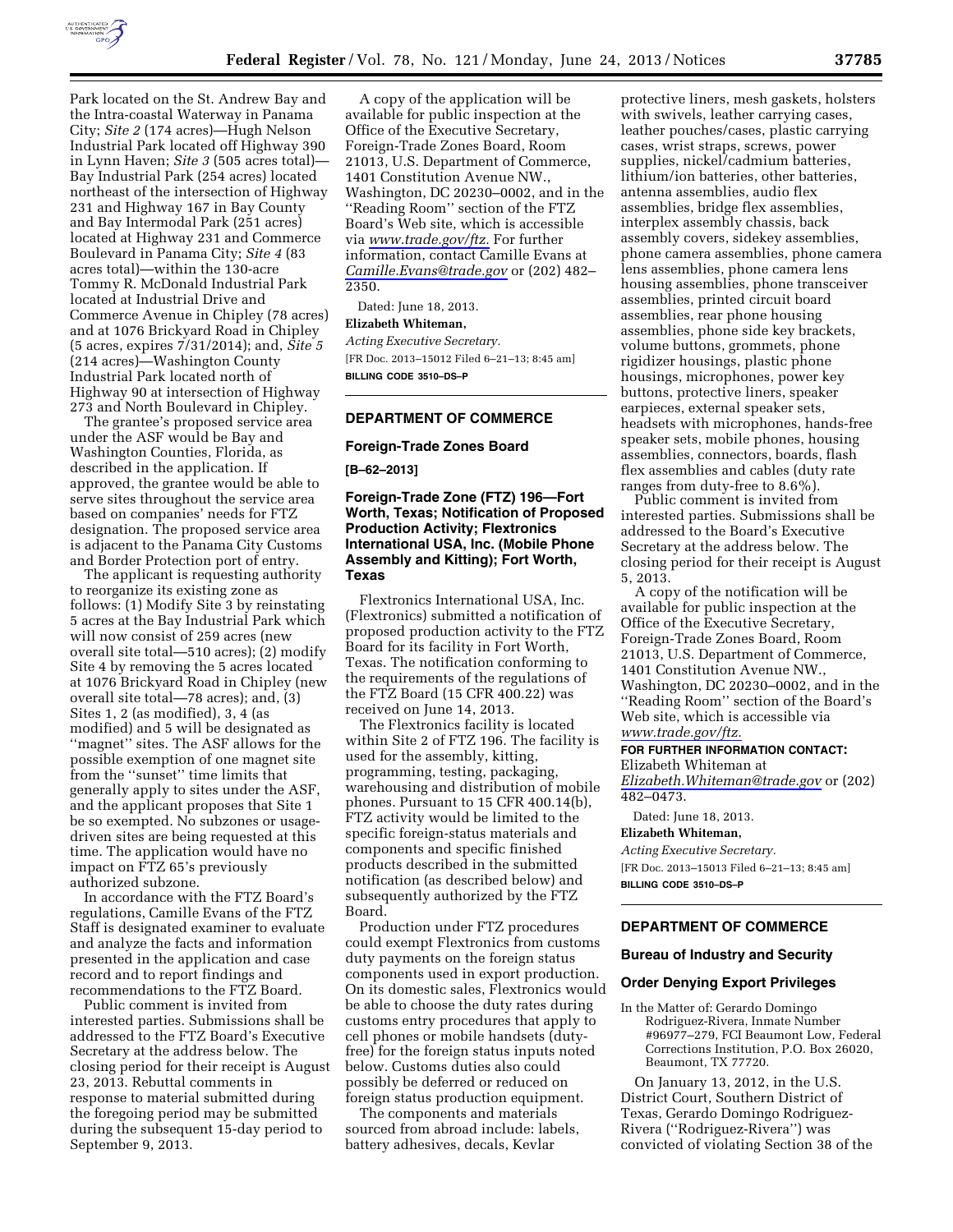Arms Export Control Act (22 U.S.C. 2778 (2006 & Supp. IV 2010)) (''AECA''). Specifically, Rodriguez-Rivera was convicted of knowingly and willfully exporting and causing to be exported and attempting to export and attempting to cause to be exported from the United States to Mexico 70 AK–47 magazines, which are designated as defense articles on the United States Munitions List, without having first obtained from the Department of State a license for such export or written authorization for such export. Rodriguez-Rivera was sentenced to 46 months of imprisonment and three years of supervised release, and fined a \$100 assessment. Rodriguez-Rivera is also listed on the U.S. Department of State Debarred List.

Section 766.25 of the Export Administration Regulations (''EAR'' or ''Regulations'') 1 provides, in pertinent part, that ''[t]he Director of the Office of Exporter Services, in consultation with the Director of the Office of Export Enforcement, may deny the export privileges of any person who has been convicted of a violation of the Export Administration Act (''EAA''), the EAR, or any order, license or authorization issued thereunder; any regulation, license, or order issued under the International Emergency Economic Powers Act (50 U.S.C. 1701–1706); 18 U.S.C. 793, 794 or 798; section 4(b) of the Internal Security Act of 1950 (50 U.S.C. 783(b)), or section 38 of the Arms Export Control Act (22 U.S.C. 2778).'' 15 CFR 766.25(a); *see also* Section 11(h) of the EAA, 50 U.S.C. app. 2410(h). The denial of export privileges under this provision may be for a period of up to 10 years from the date of the conviction. 15 CFR 766.25(d); *see also* 50 U.S.C. app. 2410(h). In addition, Section 750.8 of the Regulations states that the Bureau of Industry and Security's Office of Exporter Services may revoke any Bureau of Industry and Security (''BIS'') licenses previously issued in which the person had an interest in at the time of his conviction.

I have received notice of Rodriguez-Rivera's conviction for violating the AECA, and have provided notice and an opportunity for Rodriguez-Rivera to

make a written submission to BIS, as provided in Section 766.25 of the Regulations. I have not received a submission from Rodriguez-Rivera. Based upon my review and consultations with BIS's Office of Export Enforcement, including its Director, and the facts available to BIS, I have decided to deny Rodriguez-Rivera's export privileges under the Regulations for a period of 10 years from the date of Rodriguez-Rivera's conviction. I have also decided to revoke all licenses issued pursuant to the Act or Regulations in which Rodriguez-Rivera had an interest at the time of his conviction.

Accordingly, it is hereby

## *Ordered*

I. Until January 13, 2022, Gerardo Domingo Rodriguez-Rivera, with a last known address at: Inmate Number #96977–279, FCI Beaumont Low, Federal Corrections Institution, P.O. Box 26020, Beamont, TX 77720, and when acting for or on behalf of Rodriguez-Rivera, his representatives, assigns, agents or employees (the ''Denied Person''), may not, directly or indirectly, participate in any way in any transaction involving any commodity, software or technology (hereinafter collectively referred to as ''item'') exported or to be exported from the United States that is subject to the Regulations, including, but not limited to:

A. Applying for, obtaining, or using any license, License Exception, or export control document;

B. Carrying on negotiations concerning, or ordering, buying, receiving, using, selling, delivering, storing, disposing of, forwarding, transporting, financing, or otherwise servicing in any way, any transaction involving any item exported or to be exported from the United States that is subject to the Regulations, or in any other activity subject to the Regulations; or

C. Benefitting in any way from any transaction involving any item exported or to be exported from the United States that is subject to the Regulations, or in any other activity subject to the Regulations.

II. No person may, directly or indirectly, do any of the following:

A. Export or reexport to or on behalf of the Denied Person any item subject to the Regulations;

B. Take any action that facilitates the acquisition or attempted acquisition by the Denied Person of the ownership, possession, or control of any item subject to the Regulations that has been or will be exported from the United

States, including financing or other support activities related to a transaction whereby the Denied Person acquires or attempts to acquire such ownership, possession or control;

C. Take any action to acquire from or to facilitate the acquisition or attempted acquisition from the Denied Person of any item subject to the Regulations that has been exported from the United States;

D. Obtain from the Denied Person in the United States any item subject to the Regulations with knowledge or reason to know that the item will be, or is intended to be, exported from the United States; or

E. Engage in any transaction to service any item subject to the Regulations that has been or will be exported from the United States and which is owned, possessed or controlled by the Denied Person, or service any item, of whatever origin, that is owned, possessed or controlled by the Denied Person if such service involves the use of any item subject to the Regulations that has been or will be exported from the United States. For purposes of this paragraph, servicing means installation, maintenance, repair, modification or testing.

III. After notice and opportunity for comment as provided in Section 766.23 of the Regulations, any other person, firm, corporation, or business organization related to Rodriguez-Rivera by affiliation, ownership, control or position of responsibility in the conduct of trade or related services may also be subject to the provisions of this Order if necessary to prevent evasion of the Order.

IV. This Order does not prohibit any export, reexport, or other transaction subject to the Regulations where the only items involved that are subject to the Regulations are the foreignproduced direct product of U.S.-origin technology.

V. This Order is effective immediately and shall remain in effect until January 13, 2022.

VI. In accordance with Part 756 of the Regulations, Rodriguez-Rivera may file an appeal of this Order with the Under Secretary of Commerce for Industry and Security. The appeal must be filed within 45 days from the date of this Order and must comply with the provisions of Part 756 of the Regulations.

VII. A copy of this Order shall be delivered to the Rodriguez-Rivera. This Order shall be published in the **Federal Register**.

<sup>1</sup>The Regulations are currently codified in the Code of Federal Regulations at 15 CFR Parts 730– 774 (2013). The Regulations issued pursuant to the Export Administration Act (50 U.S.C. app. 2401– 2420 (2000)) (''EAA''). Since August 21, 2001, the EAA has been in lapse and the President, through Executive Order 13222 of August 17, 2001 (3 CFR, 2001 Comp. 783 (2002)), which has been extended by successive Presidential Notices, the most recent being that of August 15, 2012 (77 FR 49699 (August 16, 2012)), has continued the Regulations in effect under the International Emergency Economic Powers Act (50 U.S.C. 1701, *et seq.* (2006 & Supp. IV 2010)).